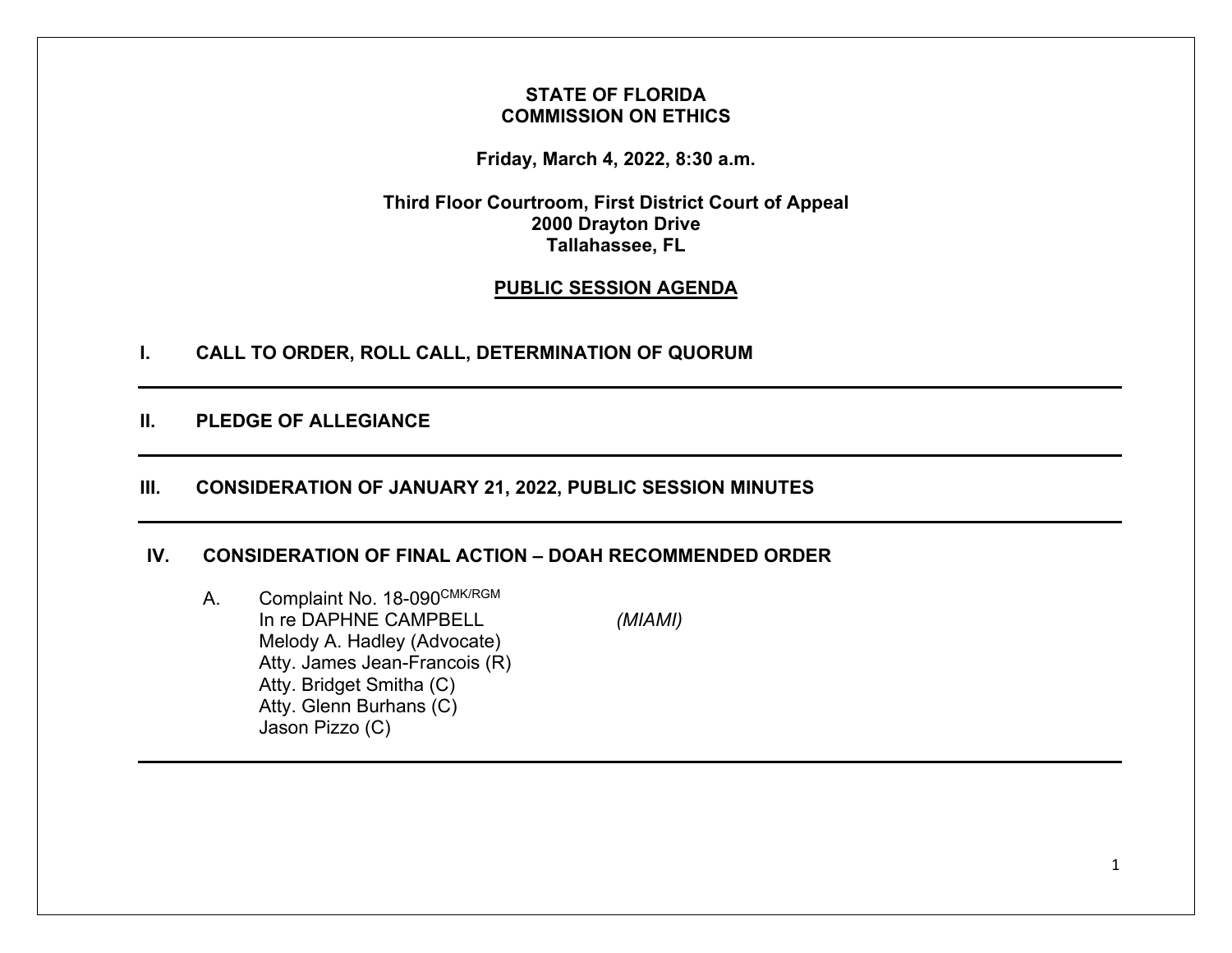# **V. CONSIDERATION OF FINAL ACTION – PRE-PROBABLE CAUSE JOINT STIPULATION**

A. Complaint No. 21-162<sup>GPS/AKP</sup><br>In re CYNTHIA STUART Melody A. Hadley (Advocate) Cheryl E. Forchilli (R) Jason Ferger (C)

*(HILLSBOROUGH COUNTY)* 

#### **VI. CONSIDERATION OF FINAL ACTION – JOINT STIPULATION**

- A. Complaint No. 15-085CMK/RDM In re COLLEEN REILLY (*ORANGE COUNTY)* Elizabeth A. Miller (Advocate) Atty. Amy S. Tingley (R) Jeffrey Ashton (C)
- B. Complaint No. 20-144SJZ/AKP In re GABRIEL GARCIA *(MIAMI)* Elizabeth A. Miller (Advocate) Juan-Carlos Planas (C)

C. Complaint No. 21-093SJZ/TM In re DALE V.C. HOLNESS *(BROWARD COUNTY)* Elizabeth A. Miller (Advocate) Atty. Hans Ottinot (R) Richard Giorgio (C)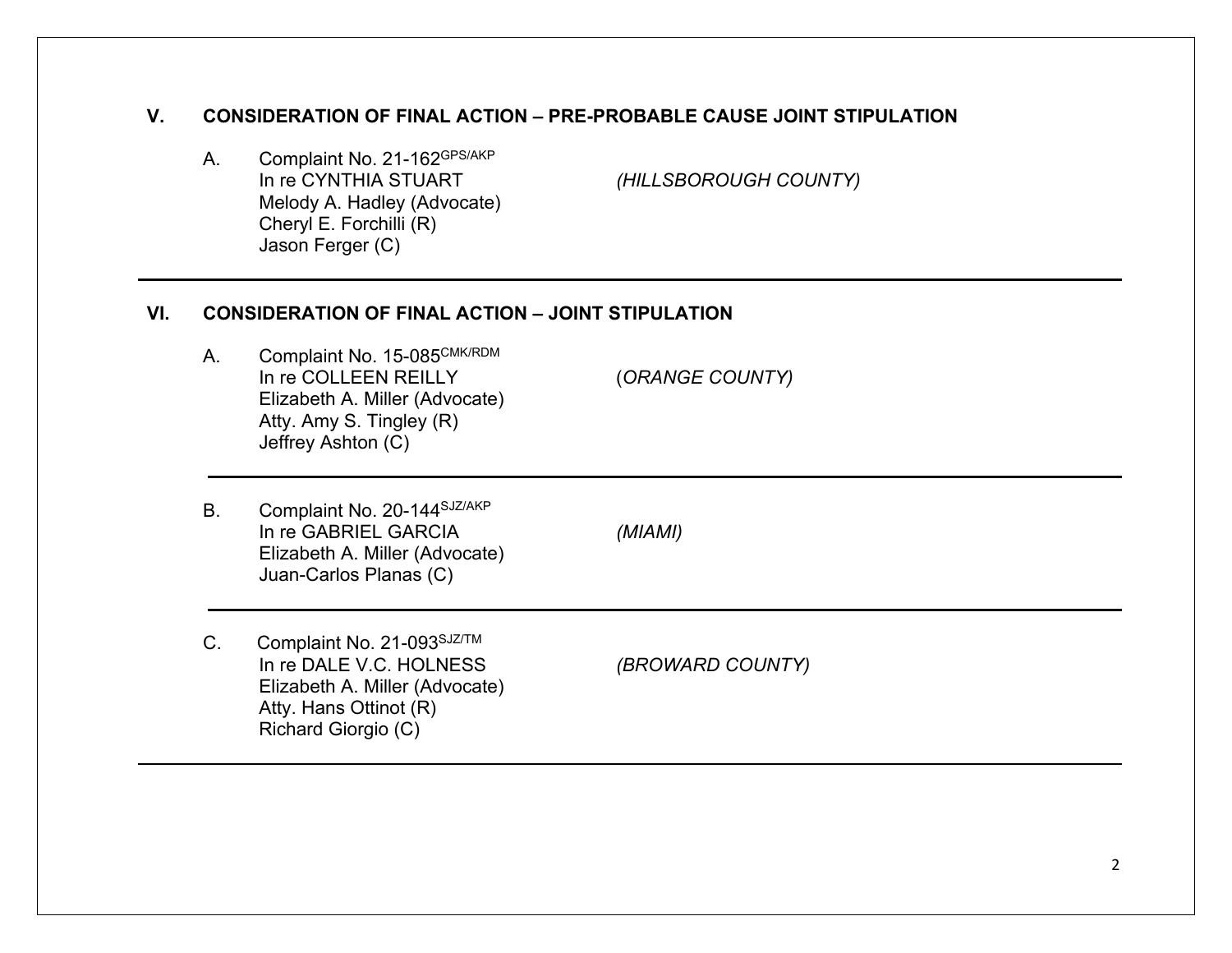### **VII. CONSIDERATION OF ADVISORY OPINION**

**File 2787. CONFLICT OF INTEREST; VOTING CONFLICT**: MEMBER OF BOARD OF GOVERNORS OF STATE UNIVERSITY SYSTEM SERVING AS OFFICER IN CORPORATION WHOSE PARENT COMPANY OWNS SEPARATE SUBSIDIARY DOING BUSINESS WITH A STATE UNIVERSITYGPS *(TALLAHASSEE)* 

## **VIII. REPORTS**

- A. Chair
- B. Executive Director
- C. Legislative Update
- D. E-filing Update

## **IX. ADJOURNMENT**